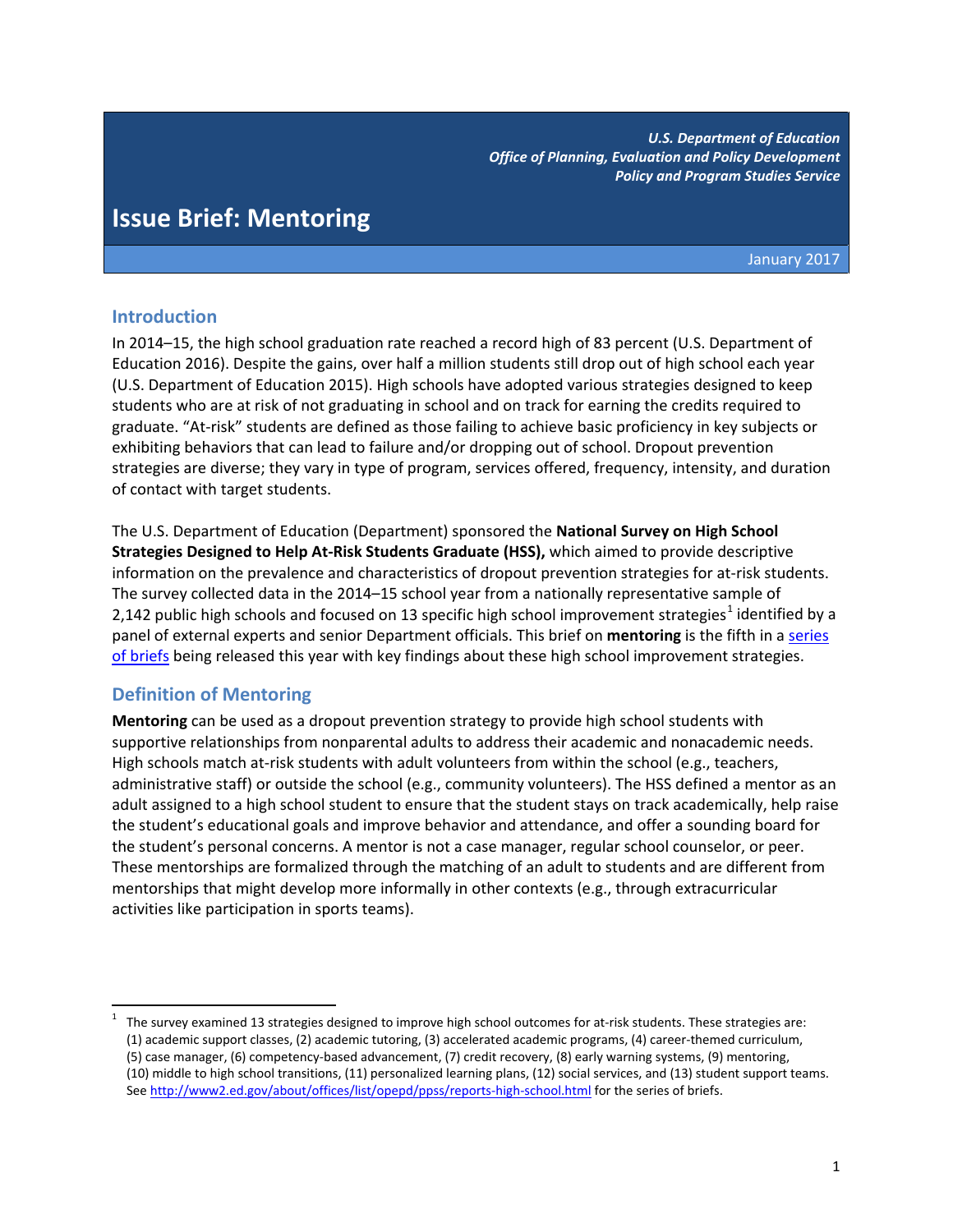## **Research on Mentoring**

There is some significant evidence that suggests programs that provide high school students with mentors may help students progress in school (i.e., accumulate credit or get promoted to the next grade) or stay in school. For example, the following interventions showed promising results in rigorously conducted studies<sup>[2](#page-1-0)</sup>:

*Check & Connect.* Two experimental studies assessed the impact of Check & Connect, an intervention that assigns high school students a "monitor" to track student performance and provide individualized attention to students, and found it had statistically significant positive effects on helping students stay in school (Sinclair et al. 2005; Sinclair et al. 1998). The studies' samples included students with disabilities who received special education services.

*Achievement for Latinos through Academic Success (ALAS).* Another experimental study examined the effects of ALAS, an intervention for middle and high school students that assigns a counselor or mentor to monitor student attendance, behavior, and academic achievement, and found it can help students progress or stay in school (Larson and Rumberger 1995). In this study, almost all the students in the sample were Latino.

*Twelve Together.* An experimental study of Twelve Together, an intervention that provides peer support and mentoring services through weekly discussion groups led by trained adult facilitators, found that it can help students stay in school, although there were no effects on progressing in school (Dynarski et al. 1998). Half the students in the study sample were Hispanic, 14 percent were non-Hispanic White, 10 percent were non-Hispanic Black, and 26 percent were classified by the study as other race.

## **Survey Findings on Mentoring**

This brief describes the use of mentoring as a dropout prevention strategy. It does not assess the effectiveness of this strategy but instead describes its application in high schools across the country which students were provided mentors, what services were provided by mentors, and what type of individuals served as mentors. This analysis included an examination of four school characteristics: (1) size, (2) poverty, (3) locale, and (4) graduation rate. Only statistically significant differences within a school characteristic (at *p* < .05) are discussed; non-statistically significant differences are not reported. School characteristics were defined in the following ways:

*School size.* School size categories consisted of small schools (fewer than 500 students), medium schools (500–1,199 students), and large schools (1,200 or more students) based on 2013–14 Common Core of Data (CCD) student enrollment data.

*School poverty.* Poverty levels were based on 2013–14 CCD free or reduced-price lunch (FRPL) and total CCD school enrollment data. The poverty categories were low-poverty schools (below 35 percent students with FRPL), medium-poverty schools (35–49 percent with FRPL), and highpoverty schools (50 percent or more students with FRPL).

<span id="page-1-0"></span><sup>&</sup>lt;sup>2</sup> The U.S. Department of Education's What Works Clearinghouse (WWC) reviewed studies evaluating these three interventions and determined that some of them met the WWC's rigorous standards and showed positive effects. The WWC provides educators, policymakers, researchers, and the public with a centralized and trusted source of scientific evidence of what works in education. Se[e http://ies.ed.gov/ncee/wwc/](http://ies.ed.gov/ncee/wwc/) for more information.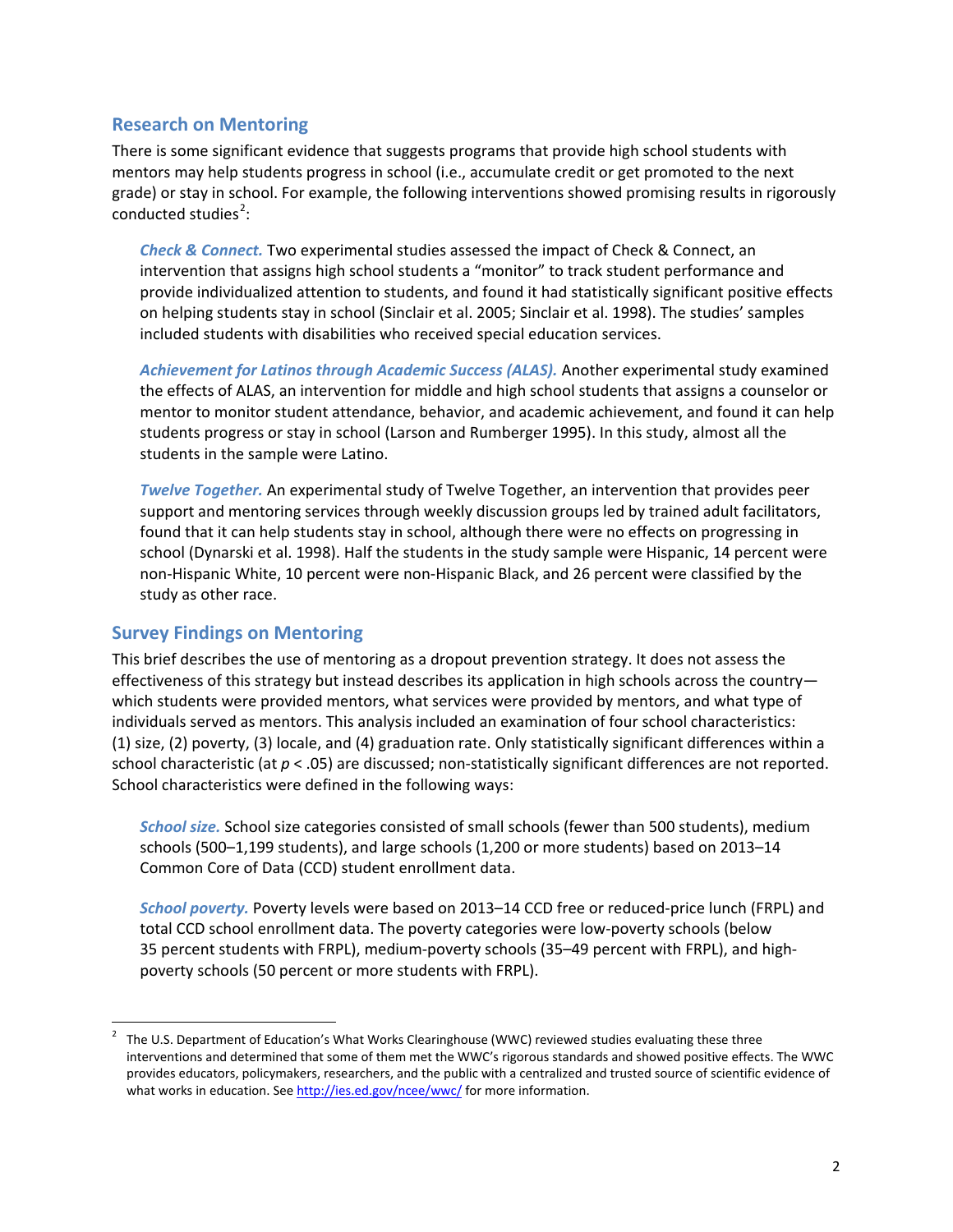*School locale.* School locale included three mutually exclusive locales from the CCD: rural schools, suburban/town schools, and city schools.

*Graduation rate.* School classification by graduation rate was based on three categories: low graduation rate (67 percent or lower graduation rate), medium graduation rate (68 to 89 percent graduation rate), and high graduation rate (90 percent or higher graduation rate).

## **Summary of Key Findings**

- One-third of all high schools (35 percent) provided mentoring to some students. Large schools were more likely than small schools to provide mentoring, and a greater share of city schools provided mentoring than suburban and rural schools.
- Nationwide, an estimated 10 percent of students received mentoring through their high schools.
- Of the high schools providing mentoring services, 53 percent offered or assigned mentoring to select students and 47 percent offered or assigned mentoring to all students. Schools that offered or assigned mentoring services to select students identified them by academic performance (e.g., grades) or staff recommendations.
- The more common reasons for high schools to provide mentoring services were to address the academic and social needs of students. Low-graduation-rate schools were more likely than highgraduation-rate schools to expect mentors to support students in areas beyond academic achievement, such as addressing family issues or concerns.
- High schools more often used existing school personnel to serve as mentors: teachers (74 percent), school counselors (48 percent), or administrative staff (46 percent). A smaller proportion of schools used mentors from outside the school. These mentors were staff from a community-based organization partnering with the school (20 percent), district staff (17 percent), or college students (10 percent).
- Among high schools with mentoring services, the majority of students were expected to meet with their mentors on a daily or weekly basis (59 percent), and most schools (60 percent) required students to meet with their mentors.

#### **What was the prevalence of mentoring students in high school?**

Nationwide, about a third (35 percent) of high schools provided mentoring during the 2014–15 school year. These patterns varied by school size and locale (Exhibit 1). There were no significant differences by high school poverty level or graduation rate.

*Differences by school size.* Large schools were more likely than small schools to provide mentoring to students (44 percent compared with 32 percent).

*Differences by school locale.* A greater share of city schools provided mentoring (41 percent) compared with suburban and rural schools (37 and 29 percent, respectively).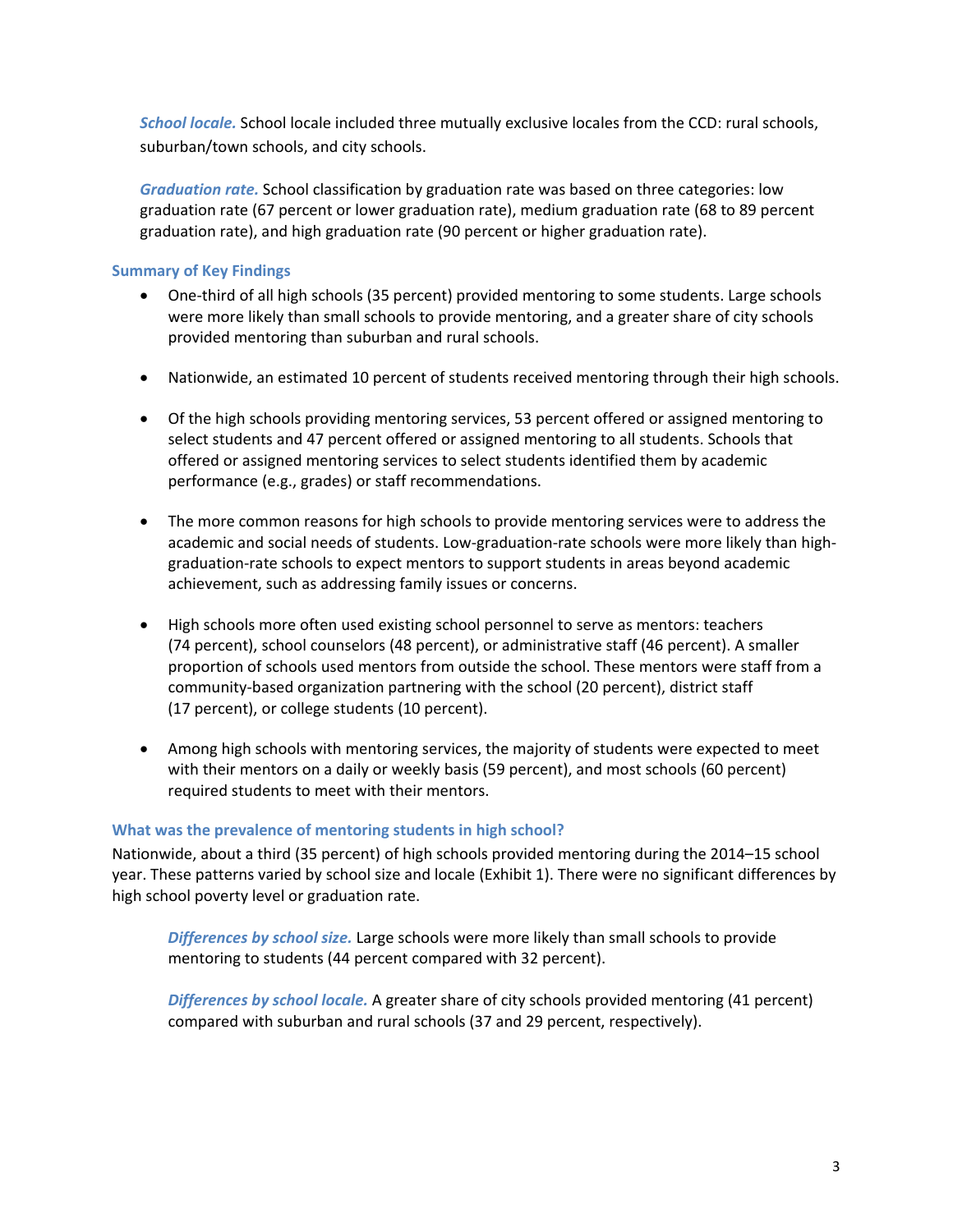

**Exhibit 1. Percentage of high schools that provided mentoring, 2014–15**

Exhibit reads: In 2014–15, 44 percent of large high schools and 32 percent of small high schools provided mentoring to students.

 $* p < .05.$ 

NOTE: The asterisk is placed on one case per comparison. Differences across school characteristics with two categories were based on comparisons between the two groups. Differences across school characteristics with three categories were based on goodness-of-fit across all three categories.

Unweighted *n* = 704 high schools.

SOURCE: HSS survey of high school administrators, 2015 (Question 15).

#### **How many students received mentoring?**

In 2014–15, an estimated one out of 10 high school students nationwide received mentoring (10 percent), according to school principals. Among high schools that provided mentoring, principals reported that on average 41 percent of students in their schools received mentoring.

#### **For what purposes did high schools provide mentoring?**

The more common reasons high schools gave for providing mentoring were to address the academic and social needs of students (Exhibit 2). The top five reported reasons were to ensure that students stayed on track academically (90 percent), to improve student engagement in school (81 percent), to model positive and respectful behavior (81 percent), to prevent at-risk behavior (77 percent), and to help raise students' educational or career goals (76 percent). The purposes of mentoring varied by three school characteristics: graduation rate, poverty level, and locale. These purposes did not vary by school size.

*Differences by poverty level.* High-poverty schools were more likely than low-poverty schools to report that mentoring was implemented to help students address family issues and concerns (53 percent compared with 33 percent). High-poverty schools also were more likely than lowpoverty schools to report assisting students with exploring community resources as a purpose of mentor assignments (53 percent compared with 37 percent).

*Differences by school locale.* The purposes of mentoring varied by school locale. The most noticeable difference was in the purpose of addressing family issues or concerns: 57 percent of city schools reported this purpose compared with 47 percent of suburban schools and 36 percent of rural schools.

*Differences by graduation rate.* Low-graduation-rate schools were more likely than highgraduation-rate schools to report that mentors served as resources in aspects beyond student academics. For example, low-graduation-rate schools were more likely than high-graduation-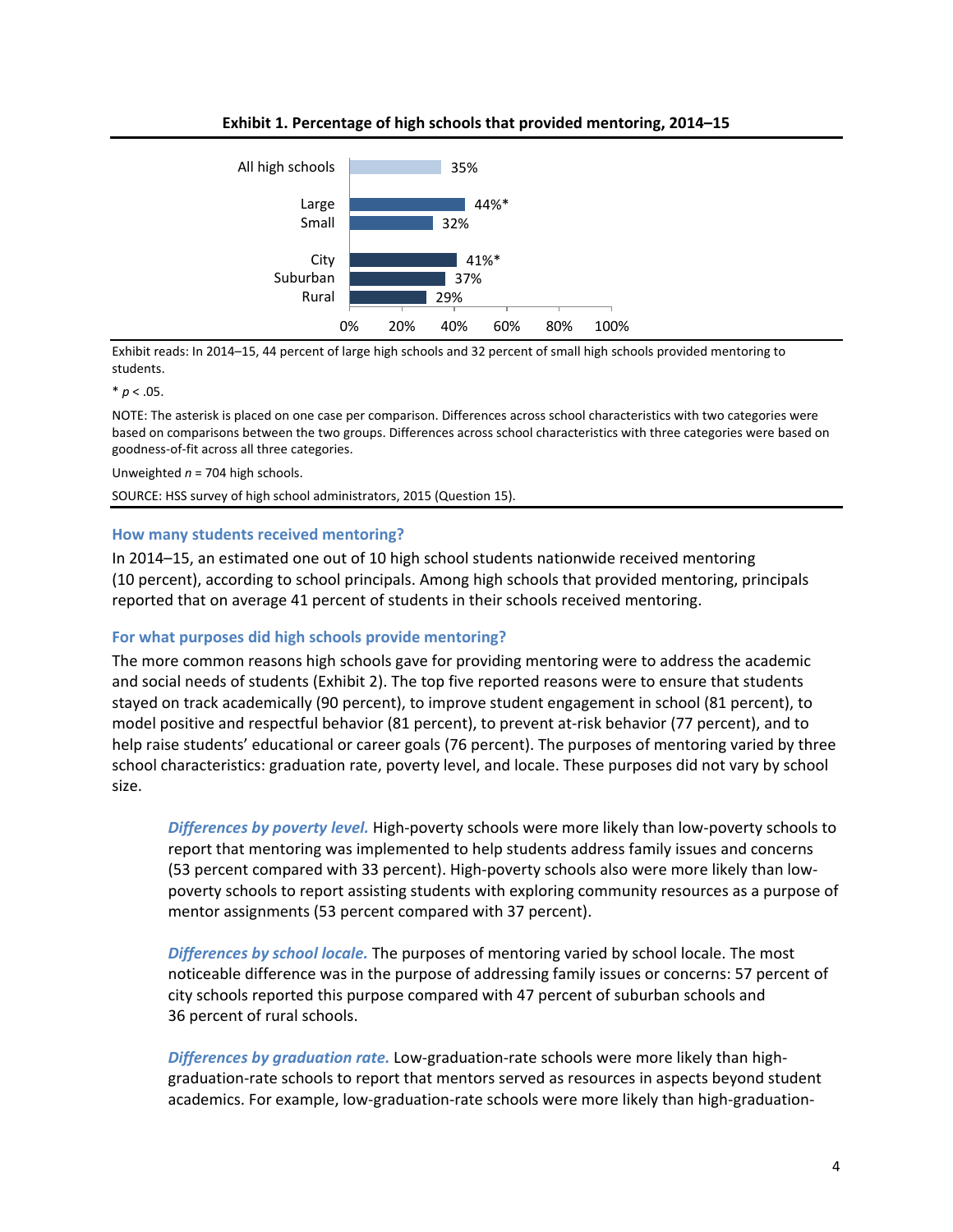rate schools to report that mentors were assigned to model positive and respectful behavior (87 percent compared with 77 percent), to serve as a sounding board for personal concerns (77 percent compared with 66 percent), or to monitor attendance (67 percent compared with 51 percent).

|                                                  | All            |                      |     |         |          |                        |                     |      |
|--------------------------------------------------|----------------|----------------------|-----|---------|----------|------------------------|---------------------|------|
| <b>Purpose</b>                                   | <b>Schools</b> | <b>Poverty Level</b> |     | Locale  |          | <b>Graduation Rate</b> |                     |      |
|                                                  |                | High                 | Low | City    | Suburban | Rural                  | Low                 | High |
| To ensure that students                          | 90%            | 90%                  | 87% | 91%     | 87%      | 94%                    | 90%                 | 90%  |
| stay on track academically                       |                |                      |     |         |          |                        |                     |      |
| To improve student                               | 81%            | 81%                  | 86% | 84%     | 83%      | 76%                    | $90\%$ *            | 78%  |
| engagement in school                             |                |                      |     |         |          |                        |                     |      |
| To model positive and<br>respectful behavior     | 81%            | 84%                  | 82% | 84%*    | 85%      | 72%                    | $87%$ *             | 77%  |
| To prevent at-risk behavior                      | 77%            | 79%                  | 72% | 80%     | 77%      | 75%                    | 77%                 | 75%  |
| To help raise students'                          | 76%            | 80%                  | 77% | $82%$ * | 76%      | 71%                    | 80%                 | 77%  |
| educational or career goals                      |                |                      |     |         |          |                        |                     |      |
| To serve as a sounding                           | 70%            | 70%                  | 69% | 75%*    | 72%      | 61%                    | $77%$ *             | 66%  |
| board for personal                               |                |                      |     |         |          |                        |                     |      |
| concerns                                         |                |                      |     |         |          |                        |                     |      |
| To monitor attendance                            | 61%            | 64%*                 | 53% | 68%*    | 63%      | 52%                    | $67\%$ <sup>*</sup> | 51%  |
| To provide advice about<br>postsecondary options | 61%            | 68%*                 | 53% | 70%*    | 58%      | 56%                    | 71%*                | 56%  |
| To develop conflict                              | 50%            | 55%*                 | 44% | 59%*    | 51%      | 42%                    | 56%                 | 45%  |
| resolution skills                                |                |                      |     |         |          |                        |                     |      |
| To explore community                             | 47%            | 53%*                 | 37% | 55%*    | 49%      | 36%                    | 59%*                | 41%  |
| resources to address                             |                |                      |     |         |          |                        |                     |      |
| individual needs                                 |                |                      |     |         |          |                        |                     |      |
| To address family issues or                      | 47%            | 53%*                 | 33% | $57%$ * | 47%      | 36%                    | 60%*                | 39%  |
| concerns                                         |                |                      |     |         |          |                        |                     |      |
| To help select classes                           | 33%            | 34%                  | 28% | 35%     | 31%      | 34%                    | 38%                 | 32%  |

**Exhibit 2. Percentage of high schools that reported the purposes for providing mentoring, by poverty level, locale, and school graduation rate, 2014–15**

Exhibit reads: Among high schools that provided mentoring in 2014–15, 90 percent cited ensuring that students stayed on track academically as a purpose of mentorship assignments.

 $* p < .05.$ 

NOTE: The asterisk is placed on one case per comparison. Differences across school characteristics with two categories were based on comparisons between the two groups. Differences across school characteristics with three categories were based on goodness-of-fit across all three categories.

Unweighted *n* = 704 high schools

SOURCE: HSS survey of high school administrators, 2015 (Question 20).

#### **How did high schools target students for inclusion in mentoring?**

High schools most frequently reported targeting students for inclusion in mentoring based on poor academic performance (76 percent), followed by recommendation by school staff (74 percent), attendance problems (70 percent), and discipline issues (67 percent) (Exhibit 3).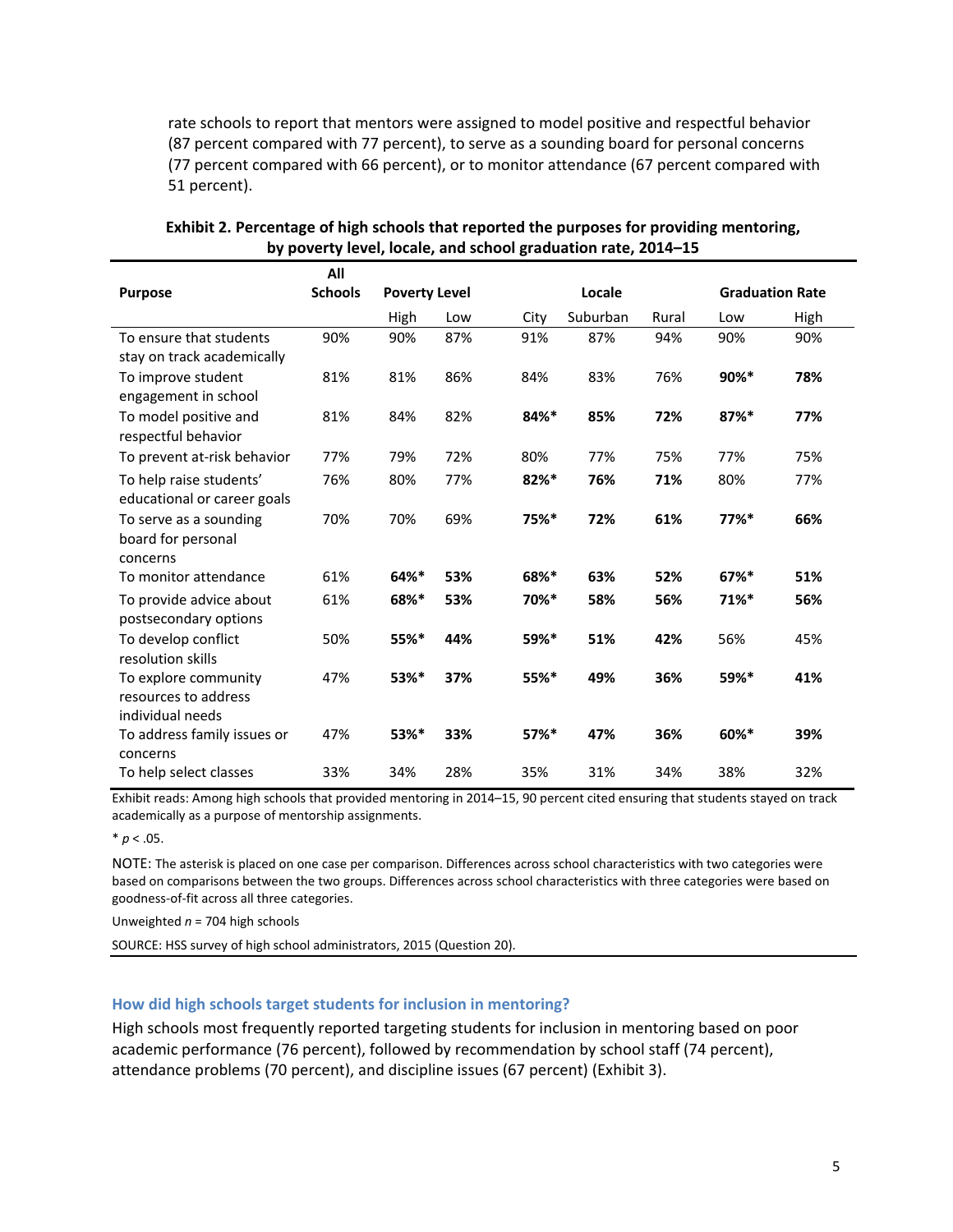

#### **Exhibit 3. Student subgroups or needs that high schools targeted for mentoring, 2014–15**

Exhibit reads: Among high schools that provided mentoring to a subset of students in 2014–15, 76 percent targeted students who performed below standards or grade level.

Unweighted *n* = 375 high schools.

SOURCE: HSS survey of high school administrators, 2015 (Question 18).

#### **How did high schools provide mentoring for students?**

Among schools that provided mentoring services in 2014–15, slightly more than half targeted select students (Exhibit 4). Schools either *assigned* mentoring to a *subset* of students (30 percent) or *offered* mentoring to a *subset* of students (24 percent). Less than half of schools *offered* mentoring to *all* students (28 percent) or *assigned* mentoring to *all* students (18 percent). Students who were offered mentoring needed to opt in to being matched with mentors, whereas students who were assigned mentoring were matched without needing to opt in.

|                                  | All schools with<br>mentoring | <b>School size</b> |       | <b>Poverty level</b> |     | <b>Graduation rate</b> |      |
|----------------------------------|-------------------------------|--------------------|-------|----------------------|-----|------------------------|------|
|                                  |                               | Large              | Small | High                 | Low | Low                    | High |
| Offered to all students          | 28%                           | $16\%$ *           | 36%   | $33%$ *              | 21% | 40%*                   | 28%  |
| Assigned to all students         | 18%                           | $8%$ *             | 23%   | 18%                  | 20% | $23%$ *                | 14%  |
| Total                            | 47%                           | $23%$ *            | 59%   | 51%*                 | 41% | $63*$ %                | 42%  |
| Offered to a subset of students  | 24%                           | 34%*               | 18%   | 26%                  | 21% | $16\%$ *               | 27%  |
| Assigned to a subset of students | 30%                           | 42%*               | 24%   | $23%$ *              | 37% | 21%                    | 32%  |
| Total                            | 53%                           | $77%$ *            | 41%   | 49%*                 | 59% | $37%$ *                | 58%  |

#### **Exhibit 4. Percentage of schools that provided mentoring to all or select students, by school size, poverty level, and graduation rate, 2014–15**

Exhibit reads: Among high schools that provided mentoring in 2014–15, 28 percent offered mentoring to all students.

 $* p < .05.$ 

NOTE: The asterisk is placed on one case per comparison. Differences across school characteristics with two categories were based on contrasts with the two groups. Percentages may not sum to totals because of rounding.

Unweighted *n* = 704 high schools.

SOURCE: HSS survey of high school administrators, 2015 (Question 16).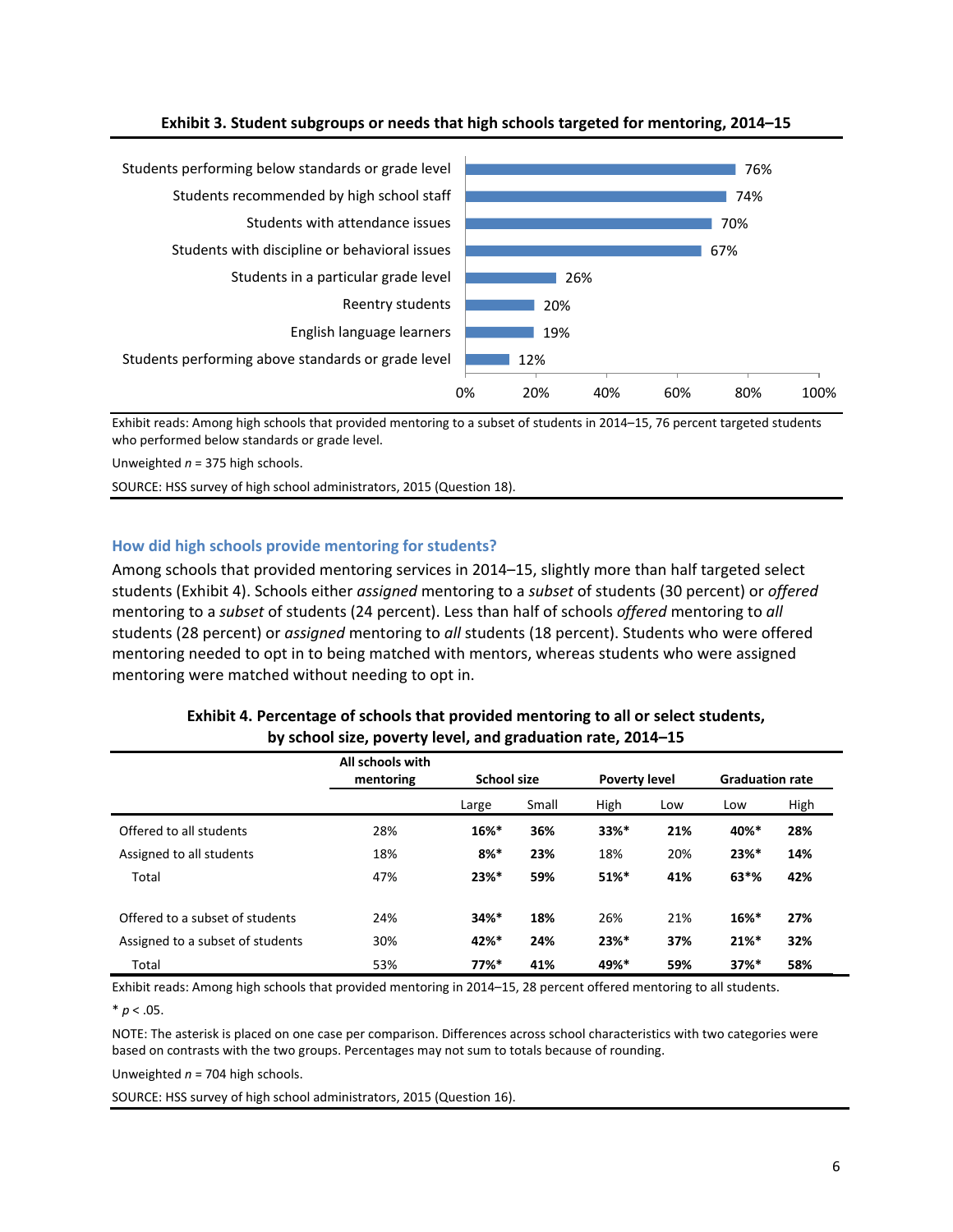There were differences in schools that provided mentoring services to all students based on school size, school poverty, and graduation rate.

*Differences by school size.* Large schools were less likely than small schools to provide mentoring to all students (23 percent compared with 59 percent).

*Differences by school poverty.* High-poverty schools were more likely than low-poverty schools to provide mentoring to all students (51 percent compared with 41 percent).

*Differences by graduation rate.* Low-graduation-rate schools were more likely than highgraduation-rate schools to provide mentoring to all students (63 percent compared with 42 percent).

There were also differences in schools that targeted select students for mentoring services based on school size, school poverty, and graduation rate.

*Differences by school size.* Large schools were more likely than small schools to target mentoring to a subset of students (77 percent compared with 41 percent).

*Differences by school poverty.* High-poverty schools were less likely than low-poverty schools to target mentoring to a subset of students (49 percent compared with 59 percent).

*Differences by graduation rate.* Low-graduation-rate schools were less likely than highgraduation-rate schools to target mentoring to a subset of students (37 percent compared with 58 percent).

#### **Who served as mentors and how were they matched with students?**

High schools recruited a variety of staff members to serve as mentors in 2014–15. Schools more often used existing school personnel with preexisting roles: teachers (74 percent), school counselors (48 percent), or administrative staff (46 percent). A smaller proportion of schools used mentors from outside the school. These mentors were community volunteers (34 percent), staff from communitybased organizations partnering with the school (20 percent), district staff (17 percent), or college students (10 percent) (Exhibit 5).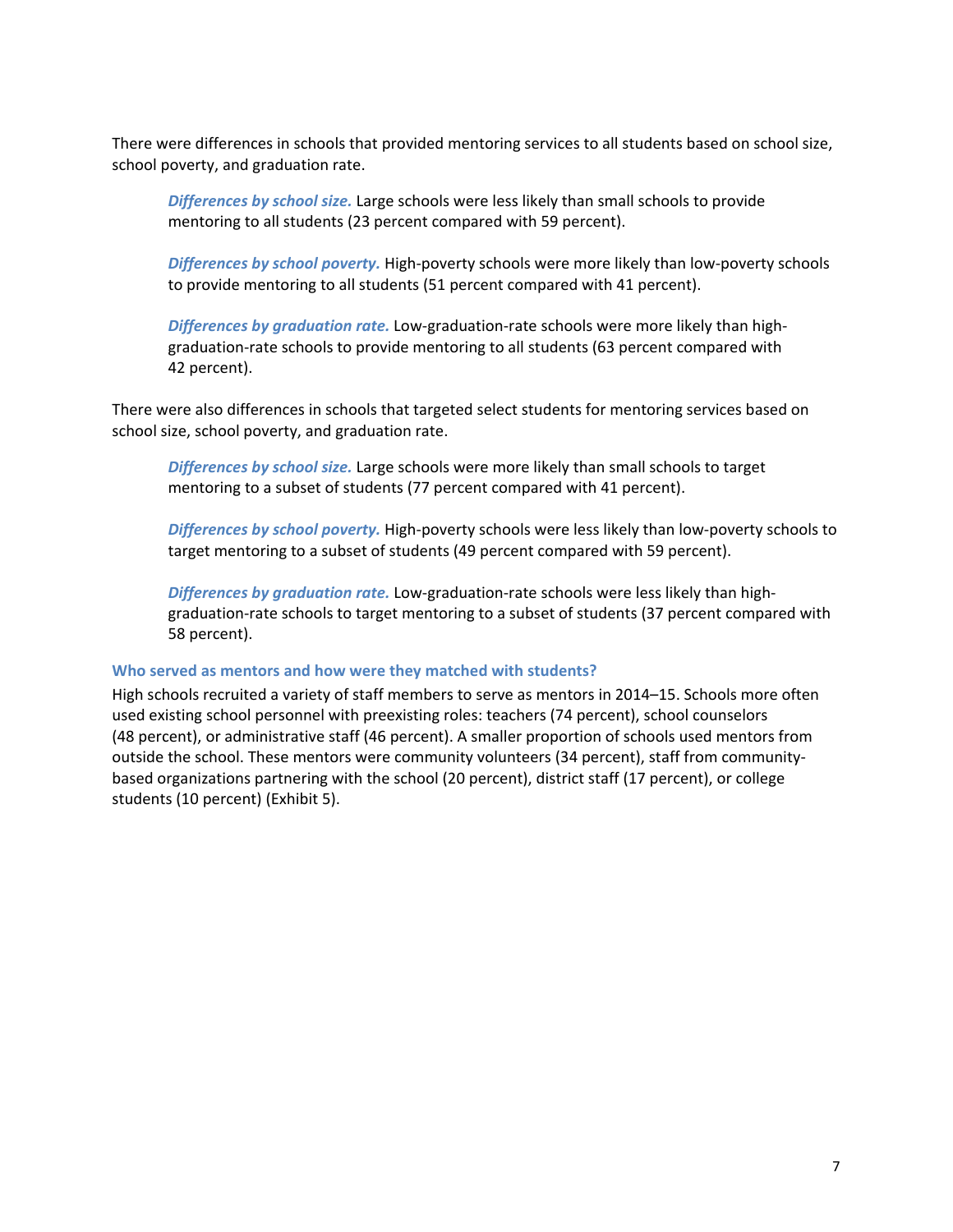

## **Exhibit 5. Percentage of schools that reported the type of staff who served as mentors to students, 2014–15**

Exhibit reads: Among high schools that implemented mentoring in 2014–15, 74 percent reported that teachers served as mentors.

Unweighted *n* = 704 high schools.

SOURCE: HSS survey of high school administrators, 2015 (Question 19).

To match mentors with students, schools used a number of criteria. The most common were teacher recommendations (52 percent), student academic records (50 percent), recommendations from other adults such as school nurses or athletic coaches (40 percent), and student discipline records (37 percent). Other criteria used for mentor matching were convenience (e.g., time, location) (28 percent) and student selection of a mentor (19 percent). On average, schools used two to three criteria to match mentors with students.

#### **How often did students meet with mentors?**

Of the schools that implemented mentoring, more than half (59 percent) of mentors were expected to meet with their students daily or weekly, 15 percent were expected to meet every other week, 17 percent were intended to meet once a month, and a small minority (6 percent) were intended to meet less frequently than once a month. On average, about 42 percent of the mentors were tasked with mentoring five or fewer students, 15 percent had six to 10 students, and 42 percent had more than 10 students. Sixty percent of the schools that provided mentoring required students to meet with their mentors.

## **Methodology**

The **National Survey on High School Strategies Designed to Help At-Risk Students Graduate (HSS)** was a survey of 13 high school strategies designed to improve graduation rates among students at risk of dropping out and was administered in the 2014–15 school year. The 13 strategies are: (1) academic support classes, (2) academic tutoring, (3) accelerated academic programs, (4) career-themed curriculum, (5) case manager, (6) competency-based advancement, (7) credit recovery, (8) early warning systems, (9) mentoring, (10) middle to high school transitions, (11) personalized learning plans, (12) social services, and (13) student support teams.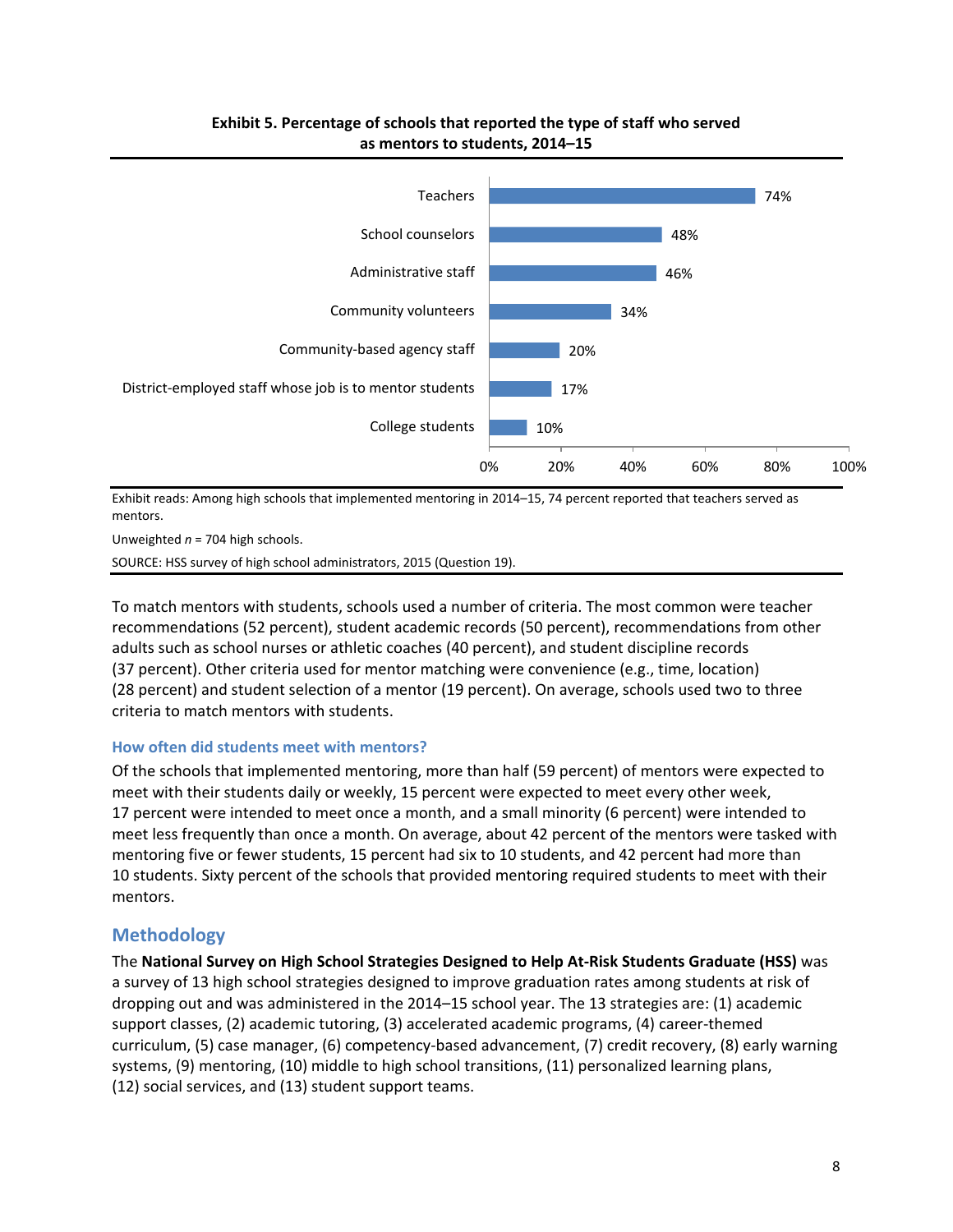The purpose of the survey was to inform education practitioners and policymakers about the prevalence, characteristics, and students served by these strategies in U.S. public high schools. The descriptive study did not measure the effectiveness of particular strategies but instead examined implementation factors in high schools across the country. The study team identified the 13 strategies and designed survey items for each strategy with input from a panel of external experts in the field and senior Department officials.

The researchers selected a nationally representative sample of high schools<sup>[3](#page-8-0)</sup> using a random sampling approach, stratifying high schools based on graduation rate (from ED*[Facts](http://www2.ed.gov/about/inits/ed/edfacts/data-files/index.html)*) *[4](#page-8-1)* and locale code (from [NCES](https://nces.ed.gov/ccd/pubschuniv.asp)  [2013–14 Common Core of Data\)](https://nces.ed.gov/ccd/pubschuniv.asp). The survey collected data from high school principals (or designees knowledgeable about programs and strategies) at sampled schools. The survey response rate was 90 percent. The survey responses, after cleaning and processing, were analyzed in SAS and Stata using descriptive techniques that apply the appropriate statistical population weights to account for stratification by graduation rate and locale.

Results reported in this brief reflect the full survey sample unless otherwise noted and are representative of U.S. public high schools nationwide. References in the text to differences between subgroups based on sample data refer only to differences that are statistically significant using a significance level of *p* < .05.

 $\overline{\phantom{a}}$ 

<span id="page-8-0"></span><sup>3</sup> All U.S. public high schools providing instruction to 12th grade students in the fall of 2010 were included in the sampling frame unless (1) the lowest offered grade was 11th grade or higher, (2) there were fewer than five students in grades 9 through 12, (3) the percentage of students enrolled in grades 9 through 12 was under 20 percent of the total school enrollment and the total number of students in grades 9 through 12 was fewer than 20, or (4) the school name contained one of nine keywords indicating juvenile detention center or hospital. Of the 103,813 total schools listed in the 2010–11 CCD, 22,447 high schools met the criteria to be included in the sampling frame.

<span id="page-8-1"></span>There were 3,302 schools without graduation rate information in the 2010–11 ED*Facts* public use data set. The researchers used an imputation approach to assign these schools to either the high- or low-graduation-rate stratum. The imputation process began by examining the distribution of the high/low graduation rate classification for the 19,145 schools by sampling locale. The percentage of schools classified as high graduation rate was calculated separately for each locale sampling stratum; 68.4 percent of rural schools were classified as high graduation rate, 63.0 percent of suburban schools were classified as high graduation rate, and 41.0 percent of city schools were classified as high graduation rate. The research team randomly assigned each of the 3,302 schools with unknown graduation rates to the high graduation rate stratum with probability 68.4 if the school was classified as rural, with probability 63.0 if the school was classified as suburban, and with probability 41.0 if the school was classified as urban. The sample size was adjusted upwards to account for potential misclassification due to this method. In analysis, the researchers used the restricted-use 2013–14 ED*Facts* data and graduation rates published on school and district websites to fill in this missing data.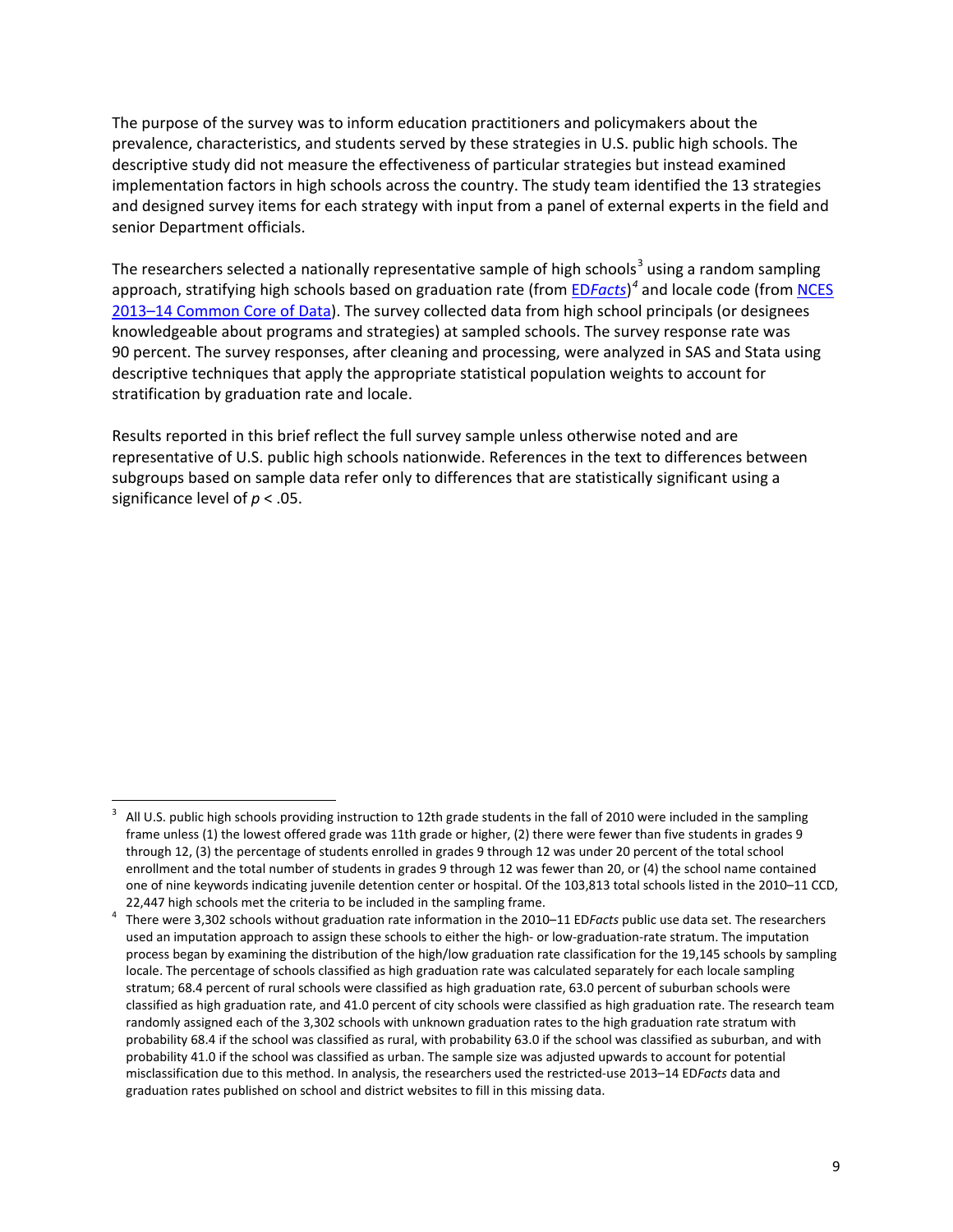## **References**

- Dynarski, M., P. Gleason, A. Rangarajan, and R. Wood. 1998. *Impacts of Dropout Prevention Programs: Final Report. A Research Report from the School Dropout Demonstration Assistance Program Evaluation.* Princeton, NJ: Mathematica Policy Research, Inc.
- Larson, K. A., and R. W. Rumberger. 1995. "Doubling School Success in Highest-Risk Latino Youth: Results from a Middle School Intervention Study." In *Changing Schools for Changing Students*, edited by R. F. Macías and R. G. García Ramos. Santa Barbara, CA: University of California Linguistic Minority Research Institute.
- Sinclair, M. F., S. L. Christenson, and M. L. Thurlow. 2005. "Promoting School Completion of Urban Secondary Youth with Emotional or Behavioral Disabilities." *Exceptional Children* 71 (4): 465–482.
- Sinclair, M. F., S. L. Christenson, D. L. Evelo, and C. M. Hurley. 1998. "Dropout Prevention for Youth with Disabilities: Efficacy of a Sustained School Engagement Procedure." *Exceptional Children* 65 (1): 7–21.
- U.S. Department of Education, Institute of Education Sciences, National Center for Education Statistics. 2016. "Table 1. Public High School 4-Year Adjusted Cohort Graduation Rate (ACGR)." [https://nces.ed.gov/ccd/tables/ACGR\\_RE\\_and\\_characteristics\\_2014-15.asp](https://nces.ed.gov/ccd/tables/ACGR_RE_and_characteristics_2014-15.asp)
- U.S. Department of Education, Institute of Education Sciences, National Center for Education Statistics. 2015. "Table 219.57. Population of 15- to 24-Year Olds Enrolled in Grades 10 through 12, Number Who Dropped Out (Event Dropouts), Percentage Who Dropped Out (Event Dropout Rate), and Percentage Distribution, by Selected Characteristics: 2014." [https://nces.ed.gov/programs/digest/d15/tables/dt15\\_219.57.asp](https://nces.ed.gov/programs/digest/d15/tables/dt15_219.57.asp)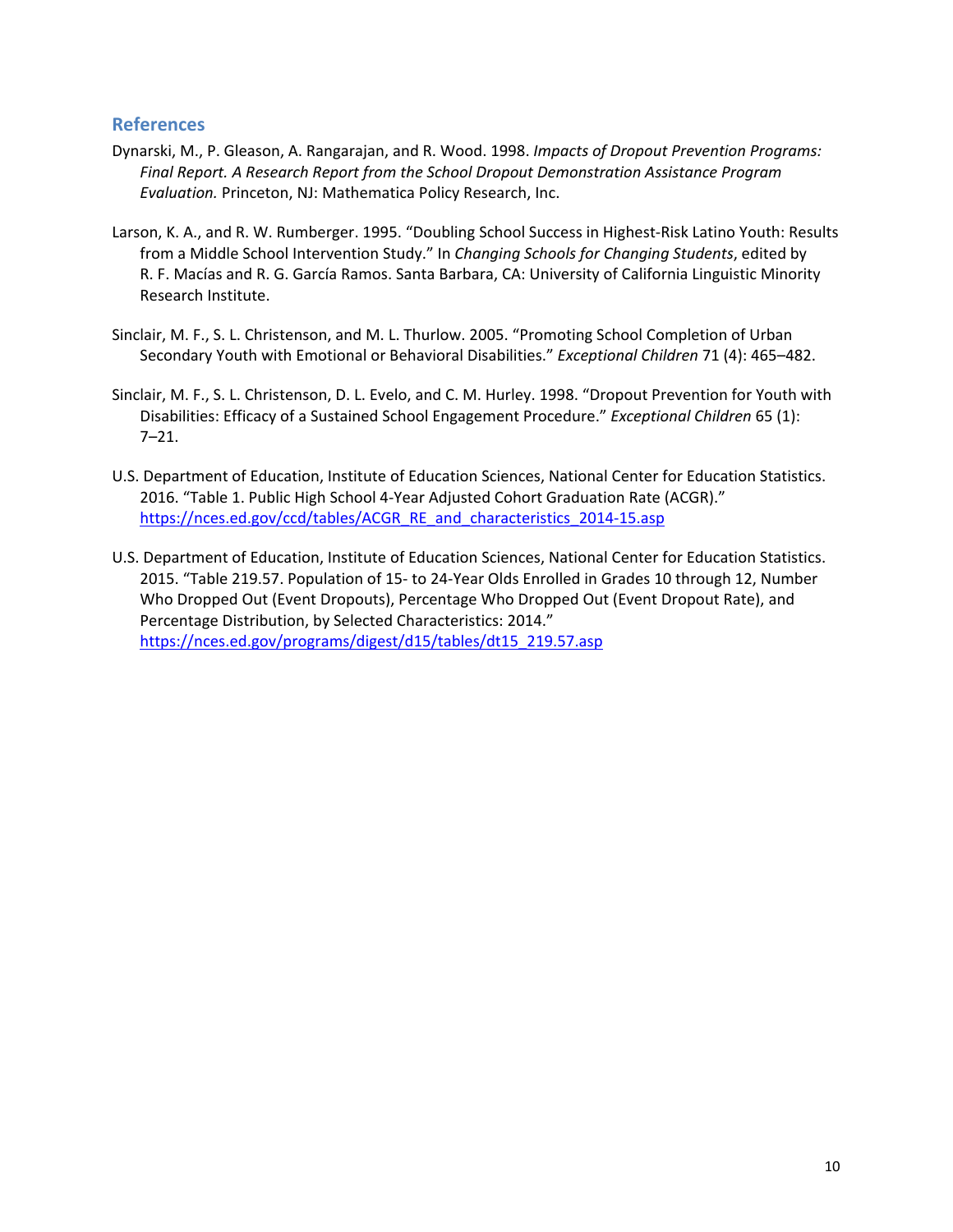## **Appendix: Mentoring (Survey Excerpt)**

## **National Survey on High School Strategies Designed to Help At-Risk Students Graduate**

This section asks about **Adult Mentoring.** For the purposes of this survey, an adult mentor is an adult assigned to student(s) to ensure that the students stay on track academically, help raise students' educational goals, and offer a sounding board for students' personal concerns. An adult mentor is **not** a case manager or regular school counselor.

| 15. In the 2014-15 school year, does your school have formal adult                                                       |                            |    |
|--------------------------------------------------------------------------------------------------------------------------|----------------------------|----|
| mentor(s)?                                                                                                               |                            |    |
| (Please select only one)                                                                                                 |                            |    |
| {Only allow one selection}                                                                                               | Yes                        | No |
|                                                                                                                          | П                          | П  |
| If user responds "Yes" to Q15, ask Q16 through Q24. Otherwise, skip to Q25.                                              |                            |    |
| 16. How are formal adult mentor(s) allocated to students?                                                                |                            |    |
| (Please select only one)                                                                                                 |                            |    |
| {Only allow one selection}                                                                                               |                            |    |
|                                                                                                                          |                            |    |
| Offered of all students (school-wide)                                                                                    | П                          |    |
| Offered to a subset of students                                                                                          | $\mathbf{I}$               |    |
|                                                                                                                          |                            |    |
| Assigned to all students (school-wide)                                                                                   |                            |    |
| Assigned to a subset of students<br>If user responds "Subset of students" to Q16, ask Q17 & Q18. Otherwise, skip to Q19. |                            |    |
| 17. On average, approximately what percentage of high school                                                             | {Slide bar for 0% to 100%} |    |
| students in your school receives an adult mentor in the                                                                  |                            |    |
| 2014-15 school year?                                                                                                     |                            |    |
|                                                                                                                          |                            |    |
| 18. Are any of the following subsets of students targeted for receiving an adult<br>mentor?                              |                            |    |
|                                                                                                                          |                            |    |
| (Check all that apply)                                                                                                   | $\mathbf{L}$               |    |
| Students with attendance issues (e.g., truancy)                                                                          |                            |    |
| Students with discipline or behavioral issues                                                                            | Ш                          |    |
| Students performing below standards or grade level                                                                       | П                          |    |
| Students performing above standards or grade level                                                                       | Ш                          |    |
| Students in a particular grade level, regardless of performance                                                          |                            |    |
| Students recommended by high school staff (e.g., counselor or teacher)                                                   | Ш                          |    |
| Reentry students<br>English Language Learners                                                                            | П                          |    |

(Please Specify\_\_\_\_\_\_\_\_\_\_\_\_\_\_\_\_)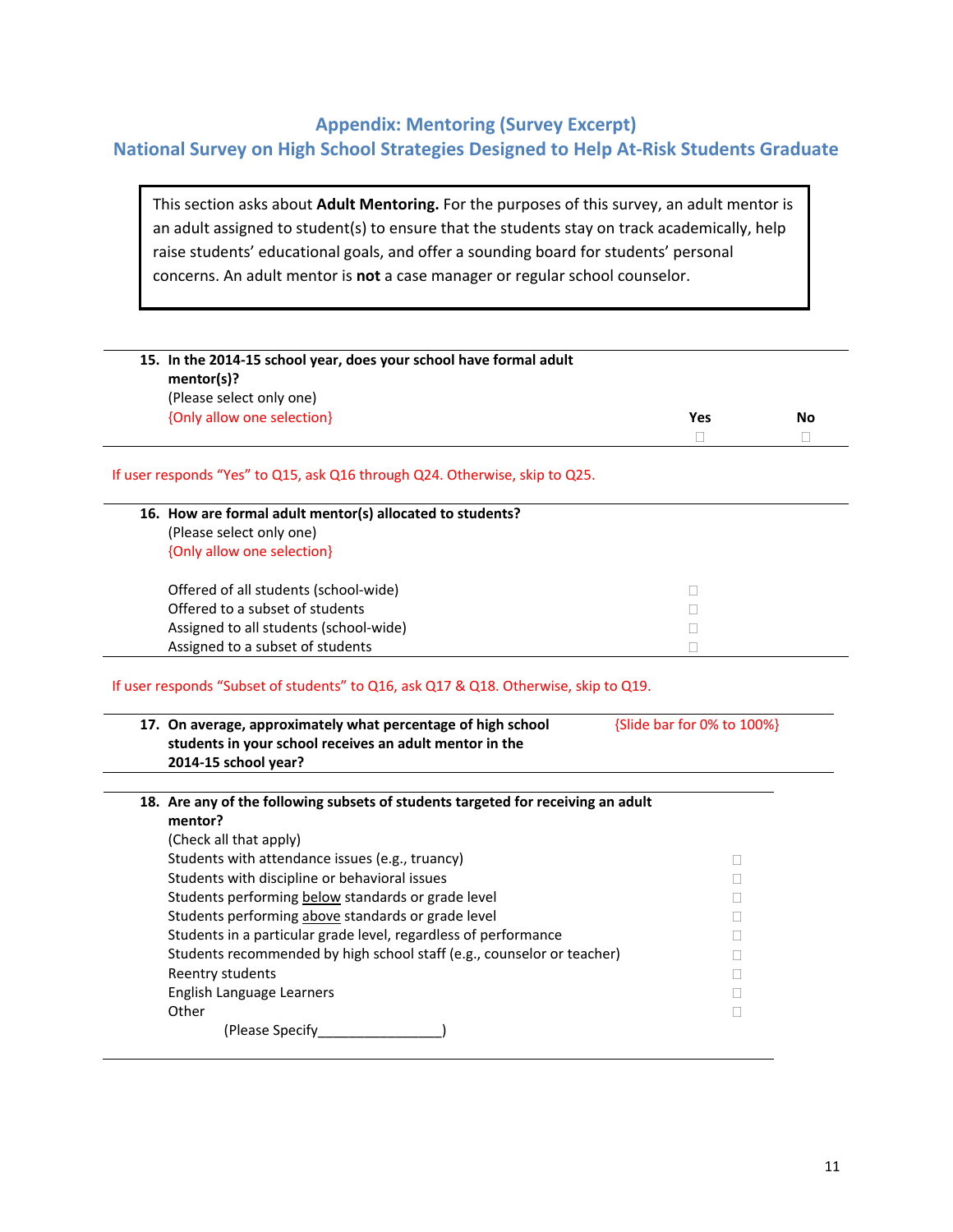| 19. Who serves as formal adult mentor(s) in your school?<br>(Check all that apply) |  |
|------------------------------------------------------------------------------------|--|
| Teachers                                                                           |  |
| School counselors                                                                  |  |
| Administrative staff                                                               |  |
| Community volunteers                                                               |  |
| Community-based agency staff                                                       |  |
| District-employed staff whose job is to mentor students                            |  |
| College students                                                                   |  |
| Other<br>(Please specify:                                                          |  |
|                                                                                    |  |

÷

| 20. For what purpose do you assign formal adult mentor(s) in your school? |  |
|---------------------------------------------------------------------------|--|
| (Check all that apply)                                                    |  |
| To ensure that students stay on track academically                        |  |
| To provide advice about postsecondary options                             |  |
| To help raise students' educational or career goals                       |  |
| To serve as a sounding board for personal concerns                        |  |
| To improve student engagement in school                                   |  |
| To prevent at-risk behavior                                               |  |
| To model positive and respectful behavior                                 |  |
| To develop conflict resolution skills                                     |  |
| To monitor attendance                                                     |  |
| To help select classes                                                    |  |
| To address family issues or concerns                                      |  |
| To explore community resources to address individual needs                |  |
| Other                                                                     |  |
| (Please Specify)                                                          |  |

| 21. What information do you use to match students with their particular<br>adult mentor? |  |
|------------------------------------------------------------------------------------------|--|
| (Check all that apply)                                                                   |  |
| Academic record                                                                          |  |
| Discipline record                                                                        |  |
| Teacher recommendation                                                                   |  |
| Other adult recommendation                                                               |  |
| Student selection of mentor                                                              |  |
| Convenience (e.g., time, geography)                                                      |  |
| Other                                                                                    |  |
| (Please Specify)                                                                         |  |